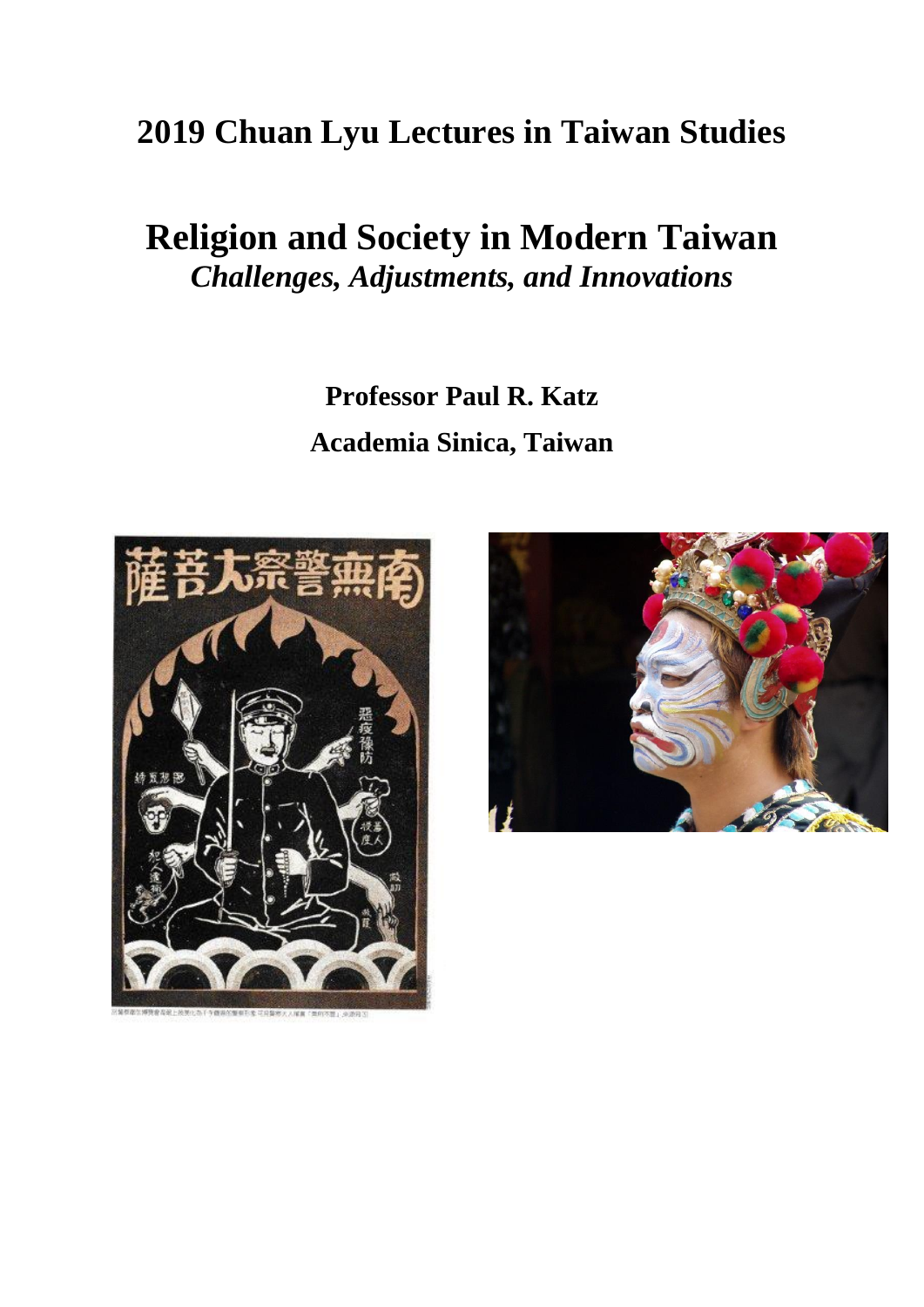#### *May 13 (Monday) First Lecture*

#### **Religion and Resistance in Colonial Taiwan: The Ta-pa-ni Incident of 1915**



**5pm, Rooms 8 & 9 Faculty of Asian and Middle Eastern Studies**

### *May 15 (Wednesday) Second Lecture*

### **Judicial Rituals in Postwar Taiwan**

**5pm, Rooms 8 & 9 Faculty of Asian and Middle Eastern Studies**